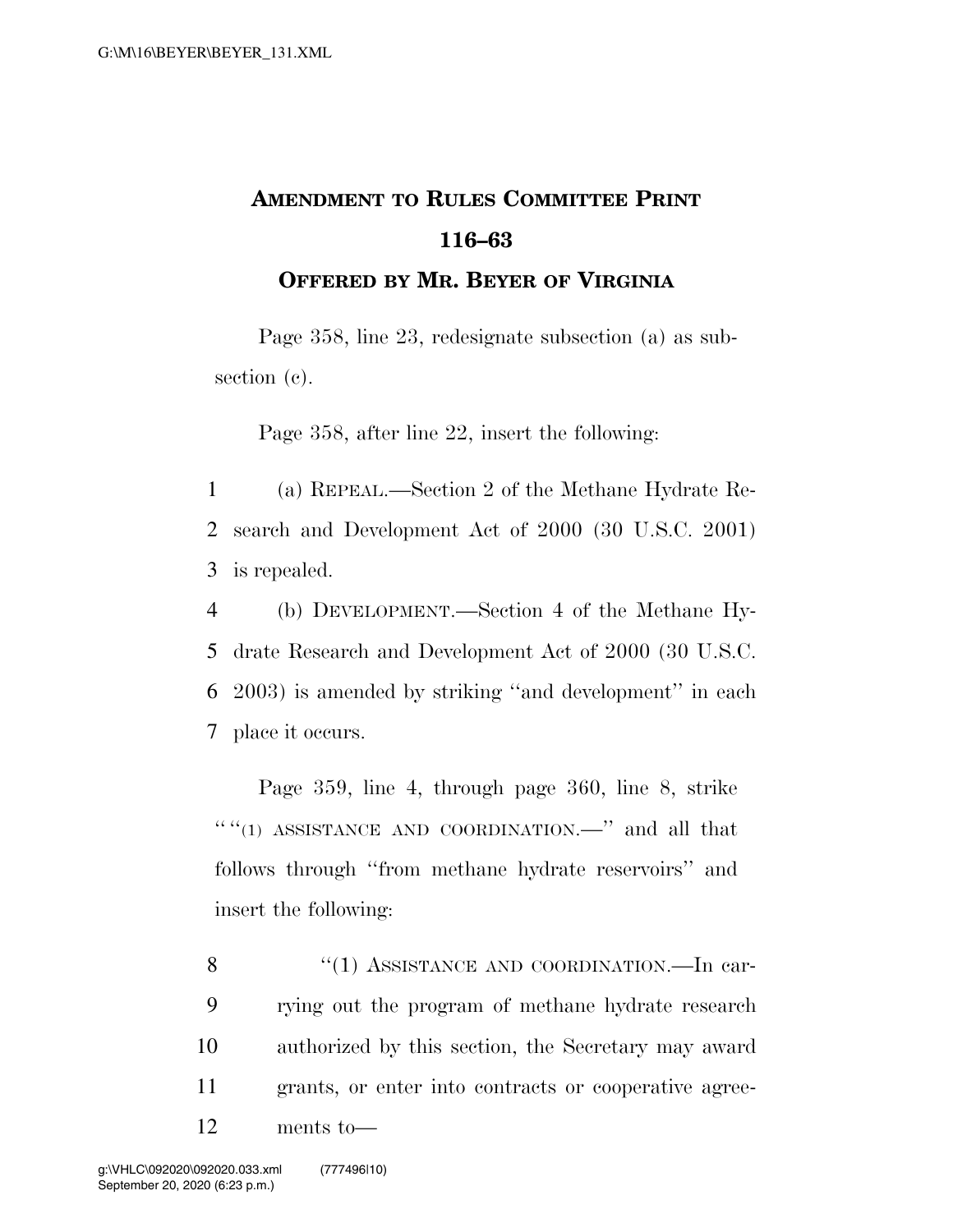| $\mathbf{1}$   | $\lq\lq$ conduct research to assess and miti-       |
|----------------|-----------------------------------------------------|
| $\overline{2}$ | gate the environmental impact of natural meth-      |
| 3              | ane hydrate degassing;                              |
| $\overline{4}$ | $\lq\lq$ (B) conduct research to identify the envi- |
| 5              | ronmental and health impacts of methane hy-         |
| 6              | drate development;                                  |
| $\overline{7}$ | $\lq\lq$ (C) assess and develop technologies to     |
| 8              | mitigate environmental impacts of natural           |
| 9              | methane hydrate degassing and to mitigate en-       |
| 10             | vironmental impacts of the exploration and          |
| 11             | commercial development of methane hydrates,         |
| 12             | including through the avoidance of the use of       |
| 13             | seismic testing; or                                 |
| 14             | "(D) expand education and training pro-             |
| 15             | grams in methane hydrate research through fel-      |
| 16             | lowships or other means for graduate education      |
| 17             | and training.                                       |
| 18             | "(2) ENVIRONMENTAL MONITORING AND RE-               |
| 19             | $SEARCH$ .                                          |
| 20             | "(A) IN GENERAL.—The Secretary, Sec-                |
| 21             | retary of Commerce, and Secretary of the Inte-      |
| 22             | rior shall conduct a long-term environmental        |
| 23             | monitoring and research program to study            |
| 24             | methane hydrates.                                   |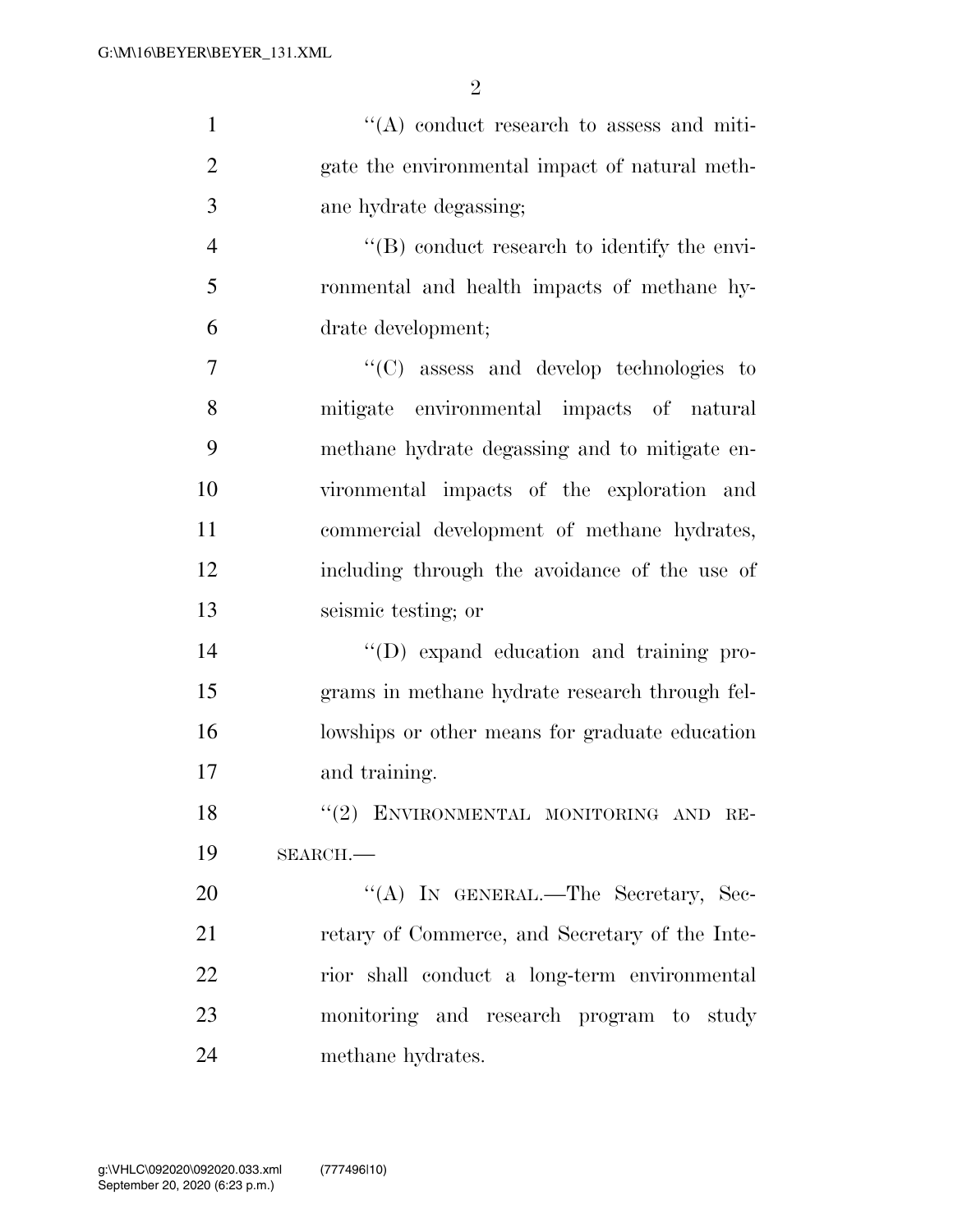1 ''(B) NOTICE AND COMMENT.—In devel- oping a plan for long-term environmental moni- toring and research under subparagraph (A), the Secretaries shall publish in the Federal Register a notice providing for an opportunity for the public to comment on such plan prior to conducting monitoring and research under such subparagraph.''.

Page 359, lines 14 and 18 redesignate subsections (b) and (c) as subsections (e) and (f), respectively.

Page 359, after line 13, insert the following:

 (d) RESPONSIBILITIES OF THE SECRETARY.—Section 4(e) of the Methane Hydrate Research and Development Act of 2000 (30 U.S.C. 2003(e)) is amended to read as follows:

 ''(e) RESPONSIBILITIES OF THE SECRETARY.—In carrying out subsection (b)(1), the Secretary shall—

 ''(1) facilitate and develop partnerships among government, industrial enterprises, and institutions of higher education to research methane hydrates;

18  $\langle \cdot (2) \rangle$  ensure that the data and information de- veloped through the program are accessible and widely disseminated as needed and appropriate;